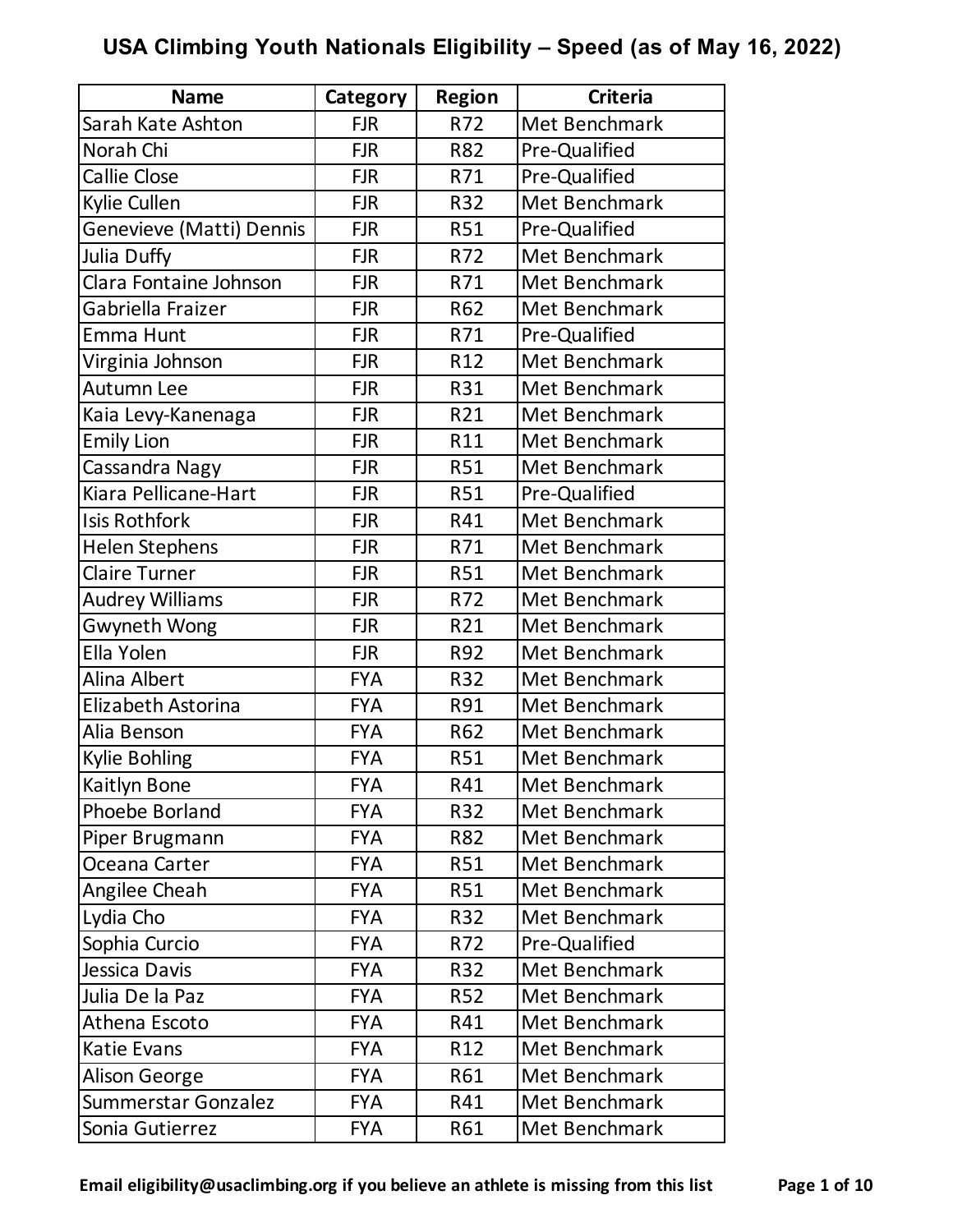| <b>Name</b>              | Category   | <b>Region</b>   | <b>Criteria</b> |
|--------------------------|------------|-----------------|-----------------|
| Avery Hoffman            | <b>FYA</b> | <b>R32</b>      | Met Benchmark   |
| Amelia Honabach          | <b>FYA</b> | R71             | Met Benchmark   |
| Bryanna Huang            | <b>FYA</b> | R91             | Met Benchmark   |
| <b>Bella Hubbel</b>      | <b>FYA</b> | R62             | Met Benchmark   |
| <b>Brynne Hurt</b>       | <b>FYA</b> | <b>R51</b>      | Met Benchmark   |
| Meredith Johnson         | <b>FYA</b> | R62             | Met Benchmark   |
| Nayla Kanaan             | <b>FYA</b> | R71             | Met Benchmark   |
| Alyssa Keanini           | <b>FYA</b> | R <sub>12</sub> | Met Benchmark   |
| Ava Kovtunovich          | <b>FYA</b> | R12             | Met Benchmark   |
| Pasha Kuo                | <b>FYA</b> | R71             | Met Benchmark   |
| Abrielle Lehmberg        | <b>FYA</b> | R32             | Met Benchmark   |
| <b>Quinn Lindsey</b>     | <b>FYA</b> | R71             | Met Benchmark   |
| Delaney Lucia            | <b>FYA</b> | R92             | Met Benchmark   |
| Olivia Ma                | <b>FYA</b> | R82             | Met Benchmark   |
| Molly McCullough         | <b>FYA</b> | <b>R51</b>      | Met Benchmark   |
| <b>Piper McGahee</b>     | <b>FYA</b> | R71             | Met Benchmark   |
| <b>Elsie Middleton</b>   | <b>FYA</b> | R71             | Met Benchmark   |
| Ava Mitchell             | <b>FYA</b> | R72             | Met Benchmark   |
| <b>Abby Myerberg</b>     | <b>FYA</b> | R92             | Met Benchmark   |
| Sofia O'Regan            | <b>FYA</b> | R32             | Met Benchmark   |
| <b>Isabel Piotrowski</b> | <b>FYA</b> | R62             | Met Benchmark   |
| Margaret Purcell         | <b>FYA</b> | R31             | Met Benchmark   |
| <b>Liberty Runnels</b>   | <b>FYA</b> | <b>R51</b>      | Met Benchmark   |
| <b>Madison Ruth</b>      | <b>FYA</b> | R61             | Met Benchmark   |
| <b>Audrey Sachs</b>      | <b>FYA</b> | R31             | Met Benchmark   |
| <b>Bethany Sanders</b>   | <b>FYA</b> | <b>R51</b>      | Met Benchmark   |
| <b>Bryce Sanderson</b>   | <b>FYA</b> | R21             | Met Benchmark   |
| Anjali Sehra             | <b>FYA</b> | R32             | Met Benchmark   |
| <b>Addyson Tallent</b>   | <b>FYA</b> | R71             | Met Benchmark   |
| <b>Anabelle Teng</b>     | <b>FYA</b> | R92             | Met Benchmark   |
| Mirabelle Thornton       | <b>FYA</b> | R62             | Met Benchmark   |
| Ella Tillery             | <b>FYA</b> | R71             | Met Benchmark   |
| Mia Vakoc                | <b>FYA</b> | R92             | Met Benchmark   |
| <b>Sydney Williams</b>   | <b>FYA</b> | R62             | Met Benchmark   |
| Michelle Yang            | <b>FYA</b> | <b>R51</b>      | Met Benchmark   |
| Ella Adams               | <b>FYB</b> | R92             | Met Benchmark   |
| <b>Talia Allex</b>       | <b>FYB</b> | R71             | Met Benchmark   |
| Libby Anderson           | <b>FYB</b> | R62             | Met Benchmark   |
| Danica Avery             | <b>FYB</b> | R21             | Met Benchmark   |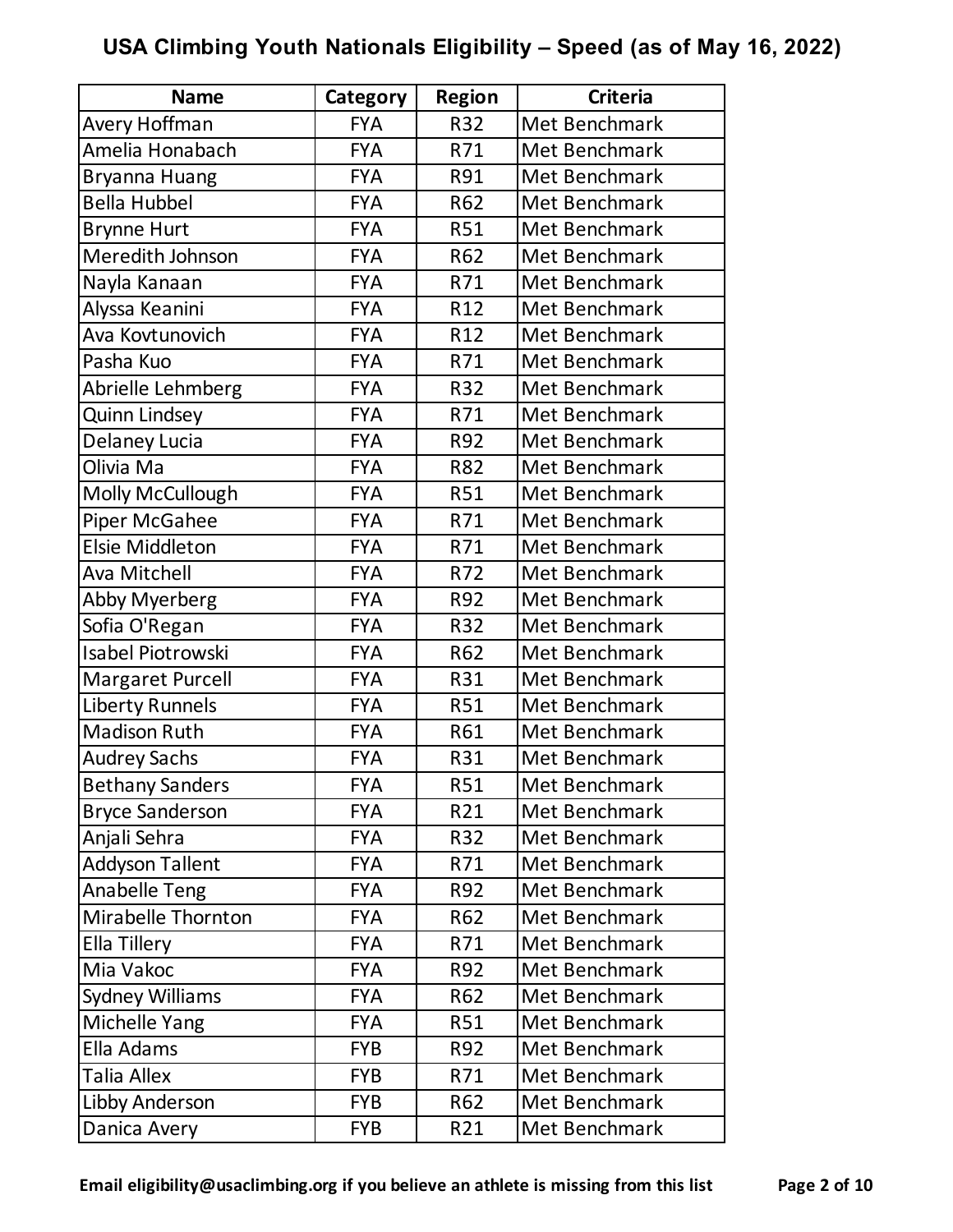| <b>Name</b>            | Category   | <b>Region</b> | <b>Criteria</b> |
|------------------------|------------|---------------|-----------------|
| Alexis Barker          | <b>FYB</b> | <b>R51</b>    | Met Benchmark   |
| Stella Blackwell       | <b>FYB</b> | R72           | Met Benchmark   |
| <b>Sydney Bock</b>     | <b>FYB</b> | R61           | Met Benchmark   |
| <b>Abby Boissy</b>     | <b>FYB</b> | R62           | Met Benchmark   |
| Kayleigh Borek         | <b>FYB</b> | R62           | Met Benchmark   |
| <b>Allison Buczko</b>  | <b>FYB</b> | <b>R82</b>    | Met Benchmark   |
| <b>Sydney Cass</b>     | <b>FYB</b> | R82           | Met Benchmark   |
| Jordan Chapman         | <b>FYB</b> | R12           | Met Benchmark   |
| Jojo Chi               | <b>FYB</b> | <b>R82</b>    | Pre-Qualified   |
| Camille Choe           | <b>FYB</b> | R31           | Met Benchmark   |
| Tessa Clark            | <b>FYB</b> | R42           | Met Benchmark   |
| Elaina Costabile       | <b>FYB</b> | R32           | Met Benchmark   |
| Tejal Deenadayalu      | <b>FYB</b> | R12           | Met Benchmark   |
| <b>Violet Delaney</b>  | <b>FYB</b> | R71           | Met Benchmark   |
| Gillian Donnarumma     | <b>FYB</b> | R41           | Met Benchmark   |
| Lucy Drury             | <b>FYB</b> | R92           | Met Benchmark   |
| <b>Rosemary DuBois</b> | <b>FYB</b> | R12           | Met Benchmark   |
| Fiona Eastman          | <b>FYB</b> | <b>R52</b>    | Met Benchmark   |
| Daniela Elias da Silva | <b>FYB</b> | R71           | Met Benchmark   |
| Paige Elliott          | <b>FYB</b> | R31           | Met Benchmark   |
| Aili Estela            | <b>FYB</b> | R61           | Met Benchmark   |
| Samantha Gabales       | <b>FYB</b> | <b>R51</b>    | Met Benchmark   |
| Taegan Gadberry        | <b>FYB</b> | R62           | Met Benchmark   |
| <b>Maddi Haferling</b> | <b>FYB</b> | R32           | Met Benchmark   |
| Merel Heilbron         | <b>FYB</b> | R92           | Met Benchmark   |
| Karson Hilgert         | <b>FYB</b> | R42           | Met Benchmark   |
| <b>Nevis Hill</b>      | <b>FYB</b> | R61           | Met Benchmark   |
| Kinsley Howden         | <b>FYB</b> | <b>R51</b>    | Met Benchmark   |
| Mila Huang             | <b>FYB</b> | R82           | Met Benchmark   |
| <b>Tessa Huang</b>     | <b>FYB</b> | R81           | Met Benchmark   |
| Kailer Kordewick       | <b>FYB</b> | <b>R51</b>    | Met Benchmark   |
| Izzy Korf              | <b>FYB</b> | R92           | Met Benchmark   |
| Olivia Long            | <b>FYB</b> | R91           | Met Benchmark   |
| Hermione Lu            | <b>FYB</b> | R32           | Met Benchmark   |
| Eva Mijares            | <b>FYB</b> | <b>R51</b>    | Met Benchmark   |
| Sophia Mitchell        | <b>FYB</b> | R21           | Met Benchmark   |
| Maddie Ngo             | <b>FYB</b> | R92           | Met Benchmark   |
| Lily Nguyen            | <b>FYB</b> | R71           | Met Benchmark   |
| Noemie Nguyen          | <b>FYB</b> | R21           | Met Benchmark   |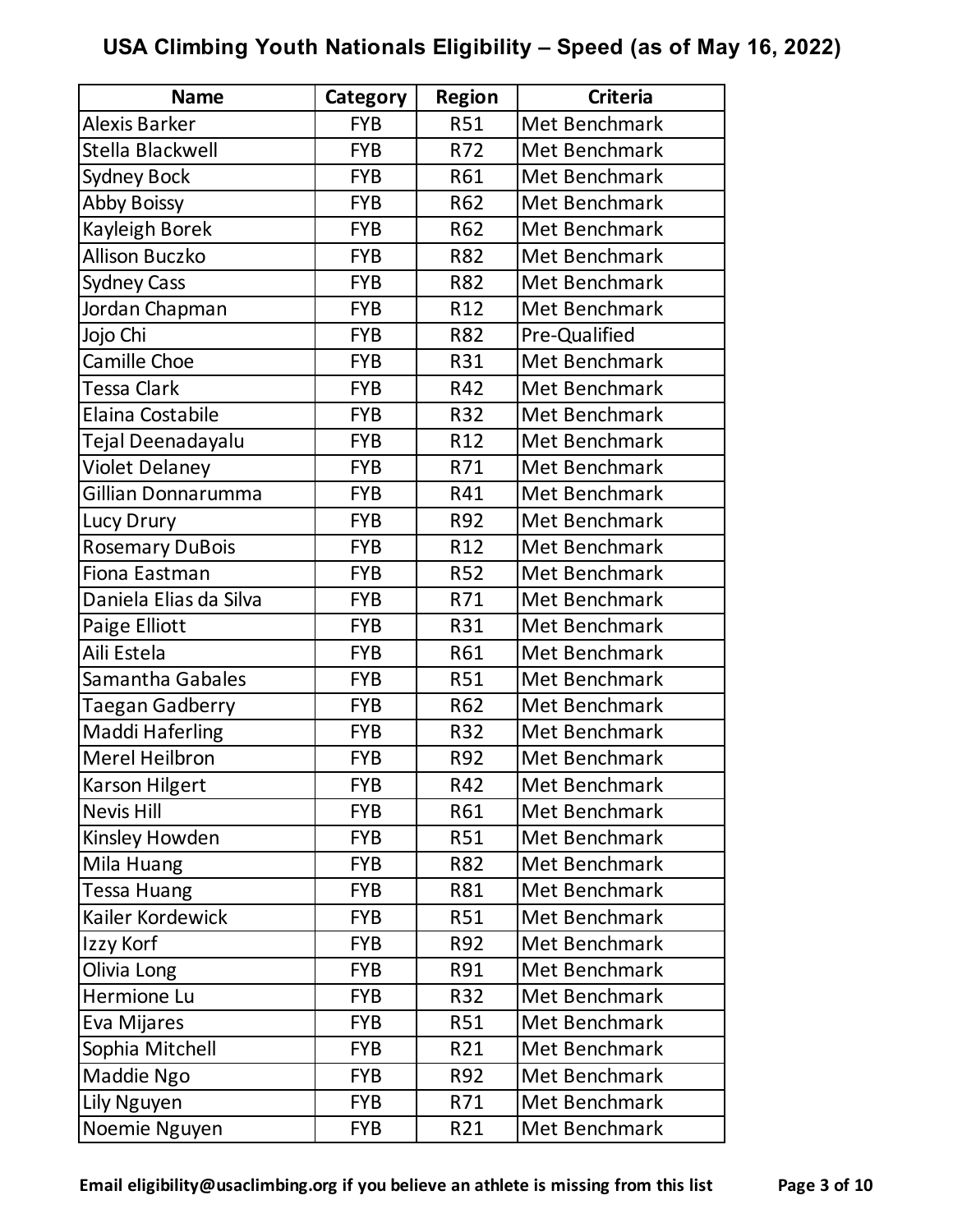| <b>Name</b>              | Category   | <b>Region</b>   | <b>Criteria</b> |
|--------------------------|------------|-----------------|-----------------|
| Lily Nolan               | <b>FYB</b> | R71             | Met Benchmark   |
| Stella Pargeon           | <b>FYB</b> | R62             | Met Benchmark   |
| <b>Kylee Parks</b>       | <b>FYB</b> | <b>R51</b>      | Met Benchmark   |
| Micaela Patajo           | <b>FYB</b> | R31             | Met Benchmark   |
| <b>Riley Patrick</b>     | <b>FYB</b> | <b>R51</b>      | Met Benchmark   |
| <b>Claire Pee</b>        | <b>FYB</b> | <b>R51</b>      | Met Benchmark   |
| <b>Boya Peng</b>         | <b>FYB</b> | <b>R51</b>      | Met Benchmark   |
| Sienna Perez             | <b>FYB</b> | R91             | Met Benchmark   |
| <b>Kestrel Pikiewicz</b> | <b>FYB</b> | R42             | Met Benchmark   |
| Isabella Rivera          | <b>FYB</b> | <b>R51</b>      | Met Benchmark   |
| Anastasia Sanders        | <b>FYB</b> | <b>R51</b>      | Pre-Qualified   |
| Stella Slocum            | <b>FYB</b> | R71             | Met Benchmark   |
| Yealiya Southern         | <b>FYB</b> | R71             | Met Benchmark   |
| Emiko Takeuchi           | <b>FYB</b> | R71             | Met Benchmark   |
| Stella Tran              | <b>FYB</b> | R21             | Met Benchmark   |
| Madi Walsh               | <b>FYB</b> | <b>R51</b>      | Met Benchmark   |
| Sophie Weatherill        | <b>FYB</b> | R12             | Met Benchmark   |
| Julia Witcher            | <b>FYB</b> | R71             | Met Benchmark   |
| Kalina Yates             | <b>FYB</b> | <b>R51</b>      | Met Benchmark   |
| Hannah Zizlsperger       | <b>FYB</b> | R92             | Met Benchmark   |
| Jasper Aikenhead-Cross   | <b>MJR</b> | R11             | Met Benchmark   |
| Xavier Almodovar         | <b>MJR</b> | <b>R81</b>      | Met Benchmark   |
| William Bagwell          | <b>MJR</b> | R12             | Met Benchmark   |
| <b>Kevin Baker</b>       | <b>MJR</b> | R12             | Met Benchmark   |
| <b>Ryan Bauer</b>        | <b>MJR</b> | R92             | Met Benchmark   |
| Tanju Bayramoglu         | <b>MJR</b> | R71             | Met Benchmark   |
| <b>Matthew Bearby</b>    | <b>MJR</b> | R62             | Met Benchmark   |
| <b>Tate Brand</b>        | <b>MJR</b> | <b>R51</b>      | Met Benchmark   |
| <b>Billy Brown</b>       | <b>MJR</b> | R72             | Met Benchmark   |
| Benjamin Cohan-Schiff    | <b>MJR</b> | R21             | Met Benchmark   |
| Jacob Cristler           | <b>MJR</b> | <b>R51</b>      | Met Benchmark   |
| <b>Victor Daley</b>      | <b>MJR</b> | R62             | Met Benchmark   |
| <b>Avery Davis</b>       | <b>MJR</b> | R21             | Met Benchmark   |
| Owen DeJohn              | <b>MJR</b> | R42             | Met Benchmark   |
| <b>Henry DuBois</b>      | <b>MJR</b> | R12             | Met Benchmark   |
| <b>Colin Duffy</b>       | <b>MJR</b> | R42             | Pre-Qualified   |
| <b>Andrew Ebbing</b>     | <b>MJR</b> | R <sub>12</sub> | Met Benchmark   |
| Ellis Ernsberger         | <b>MJR</b> | <b>R51</b>      | Met Benchmark   |
| Jacob Evans              | <b>MJR</b> | R12             | Met Benchmark   |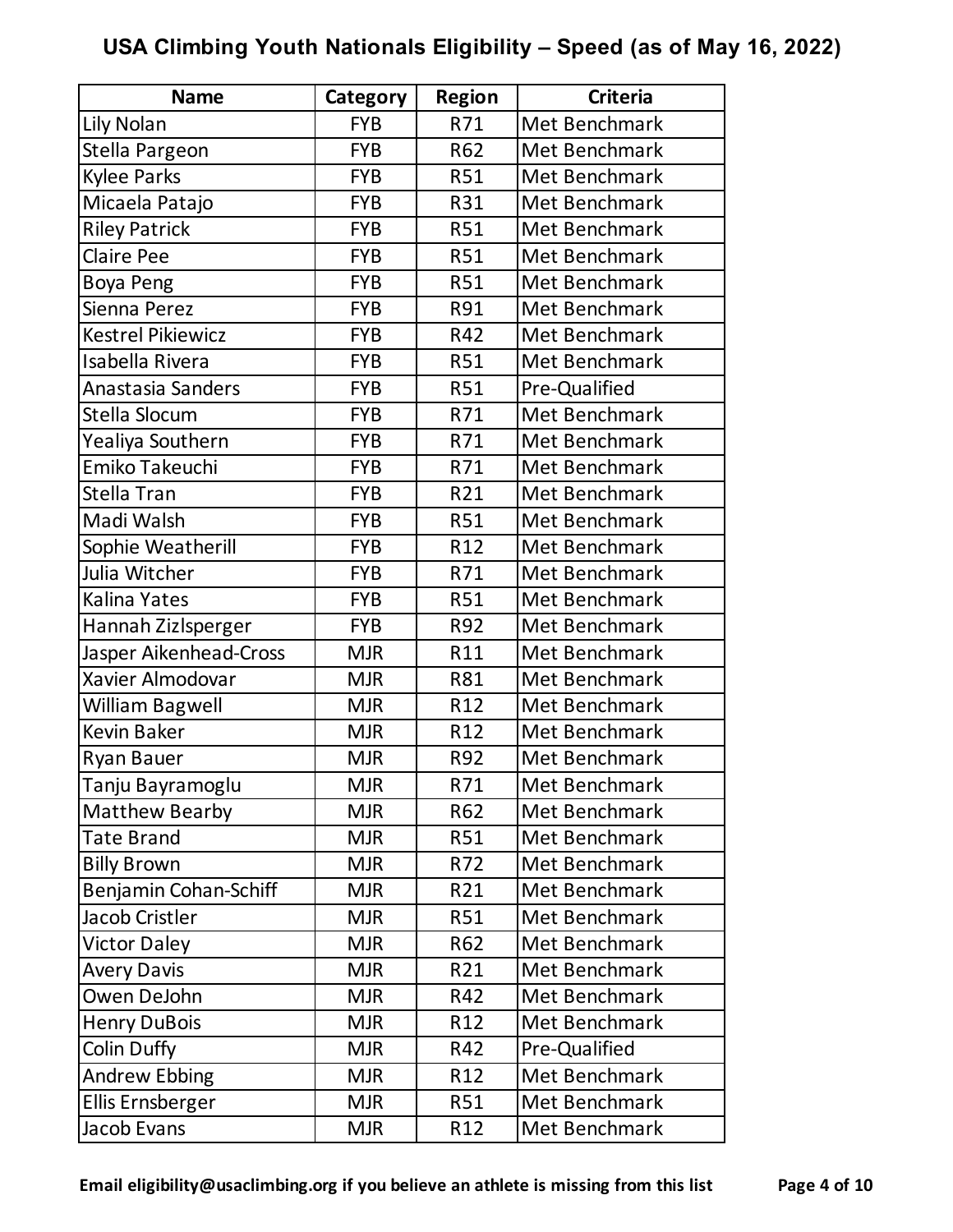| <b>Name</b>              | Category   | <b>Region</b> | <b>Criteria</b> |
|--------------------------|------------|---------------|-----------------|
| <b>Fisher Fehrenbach</b> | <b>MJR</b> | R92           | Met Benchmark   |
| <b>Brendon Galbraith</b> | <b>MJR</b> | R41           | Met Benchmark   |
| <b>Evan Gerrie</b>       | <b>MJR</b> | <b>R51</b>    | Met Benchmark   |
| <b>Gray Gorbatoff</b>    | <b>MJR</b> | R62           | Met Benchmark   |
| Ardch Intrachupongse     | <b>MJR</b> | R11           | Met Benchmark   |
| Alex Jenkins             | <b>MJR</b> | R21           | Met Benchmark   |
| <b>Edward Jenkins</b>    | <b>MJR</b> | R71           | Met Benchmark   |
| <b>Ben Jennings</b>      | <b>MJR</b> | R62           | Met Benchmark   |
| Grey Jensen              | <b>MJR</b> | R22           | Met Benchmark   |
| Chris Kim                | <b>MJR</b> | R81           | Met Benchmark   |
| <b>Oliver Kuang</b>      | <b>MJR</b> | R41           | Pre-Qualified   |
| Samuel Le                | <b>MJR</b> | <b>R51</b>    | Met Benchmark   |
| <b>Micah Liss</b>        | <b>MJR</b> | R61           | Met Benchmark   |
| Seth Livingston          | <b>MJR</b> | <b>R51</b>    | Met Benchmark   |
| Andrey Lototskiy         | <b>MJR</b> | R42           | Met Benchmark   |
| Alex Ma                  | <b>MJR</b> | R92           | Met Benchmark   |
| <b>KAEL MAI</b>          | <b>MJR</b> | R32           | Met Benchmark   |
| Joshua Maymon            | <b>MJR</b> | R22           | Met Benchmark   |
| Jake Melancon            | <b>MJR</b> | R51           | Met Benchmark   |
| Anthony Monaco           | <b>MJR</b> | R71           | Met Benchmark   |
| Joey Najjar              | <b>MJR</b> | R41           | Met Benchmark   |
| Marcos Ngo               | <b>MJR</b> | R12           | Met Benchmark   |
| <b>Brendan Nixon</b>     | <b>MJR</b> | R81           | Met Benchmark   |
| Quinn Ofrancia           | <b>MJR</b> | R11           | Pre-Qualified   |
| Sean O'Mara              | <b>MJR</b> | R92           | Met Benchmark   |
| James Roberts            | <b>MJR</b> | <b>R51</b>    | Pre-Qualified   |
| Zachary Palmer           | <b>MJR</b> | R21           | Met Benchmark   |
| Chase Savela             | <b>MJR</b> | R31           | Met Benchmark   |
| Benjamin Shinto          | <b>MJR</b> | R81           | Met Benchmark   |
| Benjamin Silak           | <b>MJR</b> | R62           | Met Benchmark   |
| Jacob Southern           | <b>MJR</b> | R71           | Met Benchmark   |
| Saoshan Tan              | <b>MJR</b> | R92           | Met Benchmark   |
| Zachary Tan              | <b>MJR</b> | R21           | Met Benchmark   |
| Joshua Wanner            | <b>MJR</b> | R62           | Met Benchmark   |
| Samuel Wanner            | <b>MJR</b> | R62           | Met Benchmark   |
| <b>Ethan Westerburg</b>  | <b>MJR</b> | R92           | Met Benchmark   |
| <b>Alex Williams</b>     | <b>MJR</b> | R42           | Met Benchmark   |
| Chase Wilson             | <b>MJR</b> | R41           | Met Benchmark   |
| Owen Adams               | <b>MYA</b> | R12           | Met Benchmark   |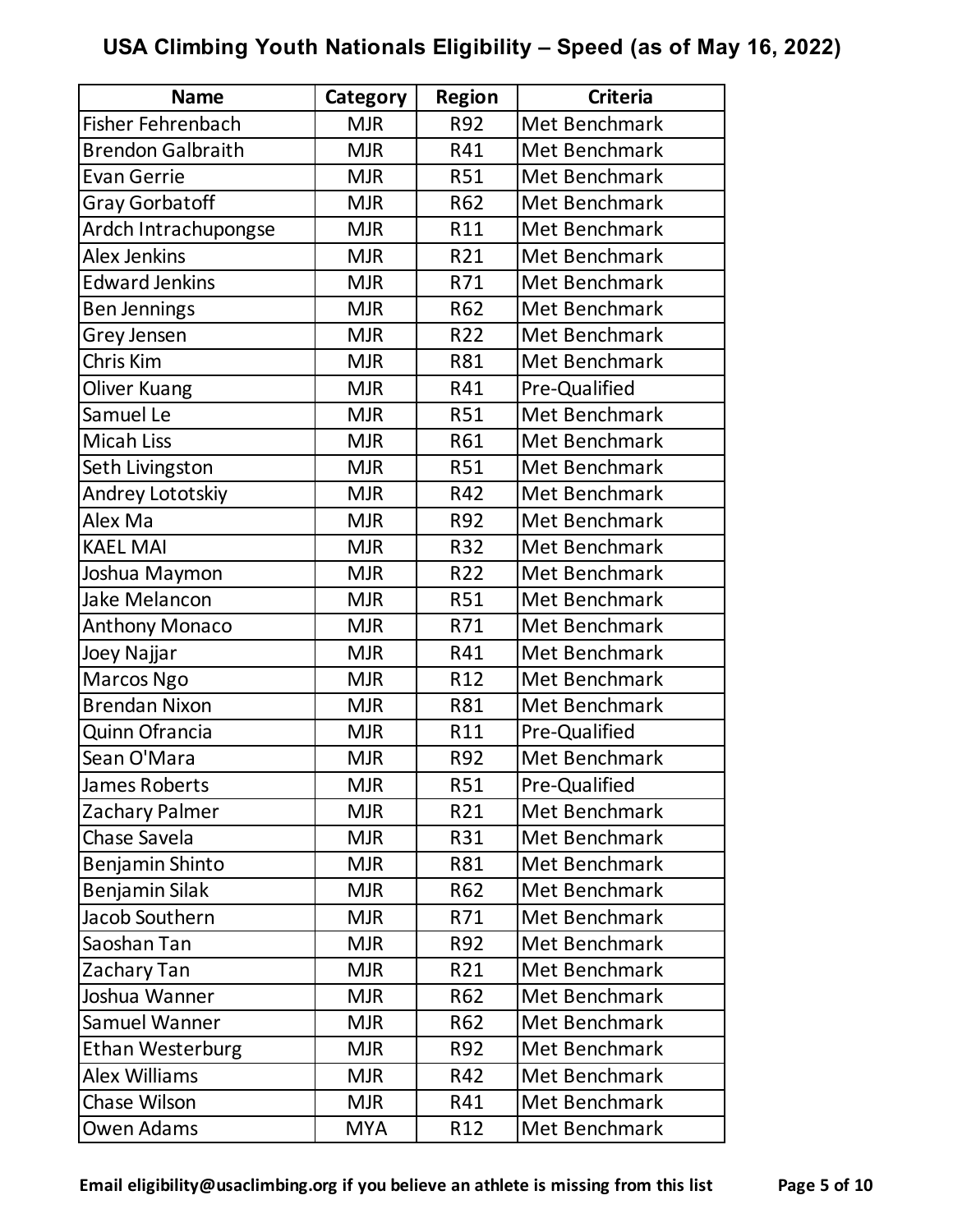| <b>Name</b>              | Category   | <b>Region</b>   | <b>Criteria</b> |
|--------------------------|------------|-----------------|-----------------|
| <b>Forrest Andre</b>     | <b>MYA</b> | R92             | Met Benchmark   |
| <b>Collin Atwell</b>     | <b>MYA</b> | R92             | Met Benchmark   |
| <b>Matthew Baker</b>     | <b>MYA</b> | R81             | Met Benchmark   |
| Owen Bales               | <b>MYA</b> | R62             | Met Benchmark   |
| <b>Brenden Beauchamp</b> | <b>MYA</b> | R32             | Met Benchmark   |
| <b>Alex Benson</b>       | <b>MYA</b> | R81             | Met Benchmark   |
| <b>Braden Benson</b>     | <b>MYA</b> | <b>R51</b>      | Met Benchmark   |
| <b>Calind Board</b>      | <b>MYA</b> | R21             | Met Benchmark   |
| Aidan Bolte              | <b>MYA</b> | <b>R81</b>      | Met Benchmark   |
| <b>Mathew Borne</b>      | <b>MYA</b> | R12             | Met Benchmark   |
| <b>Aidan Bulovic</b>     | <b>MYA</b> | R92             | Met Benchmark   |
| Yoji Bunnell             | <b>MYA</b> | R32             | Met Benchmark   |
| Koda Burdette            | <b>MYA</b> | <b>R51</b>      | Met Benchmark   |
| Calvin Cha               | <b>MYA</b> | R21             | Met Benchmark   |
| <b>Silas Chang</b>       | <b>MYA</b> | <b>R32</b>      | Met Benchmark   |
| <b>Drew Childers</b>     | <b>MYA</b> | R12             | Met Benchmark   |
| Niko Chitturi            | <b>MYA</b> | R21             | Met Benchmark   |
| Adam Clingan             | <b>MYA</b> | R62             | Met Benchmark   |
| <b>Charles Coriell</b>   | <b>MYA</b> | R62             | Met Benchmark   |
| Dillon Countryman        | <b>MYA</b> | <b>R51</b>      | Pre-Qualified   |
| Luke Deutschbauer        | <b>MYA</b> | R21             | Met Benchmark   |
| <b>Wyatt Elsner</b>      | <b>MYA</b> | R91             | Met Benchmark   |
| Jack Felix               | <b>MYA</b> | R42             | Met Benchmark   |
| Micah Feller             | <b>MYA</b> | R61             | Met Benchmark   |
| Joshua FitzPatrick       | <b>MYA</b> | R71             | Met Benchmark   |
| Anthony Fortuna          | <b>MYA</b> | R62             | Met Benchmark   |
| Nolan Frame              | <b>MYA</b> | <b>R62</b>      | Met Benchmark   |
| <b>Hap Freres</b>        | <b>MYA</b> | R <sub>12</sub> | Met Benchmark   |
| <b>Nathaniel Gardner</b> | <b>MYA</b> | R72             | Met Benchmark   |
| Natan Gitman-Schulte     | <b>MYA</b> | R71             | Met Benchmark   |
| <b>Dillon Hamilton</b>   | <b>MYA</b> | R51             | Met Benchmark   |
| Zachary Hammer           | <b>MYA</b> | R62             | Met Benchmark   |
| Carter Herman            | <b>MYA</b> | <b>R82</b>      | Met Benchmark   |
| Evan Homan               | <b>MYA</b> | R62             | Met Benchmark   |
| Luke Hower               | <b>MYA</b> | R61             | Met Benchmark   |
| Lucas Jones              | <b>MYA</b> | R62             | Met Benchmark   |
| Kaden Kang               | <b>MYA</b> | R21             | Met Benchmark   |
| Joey Kim                 | <b>MYA</b> | R32             | Met Benchmark   |
| Richard Li               | <b>MYA</b> | <b>R51</b>      | Pre-Qualified   |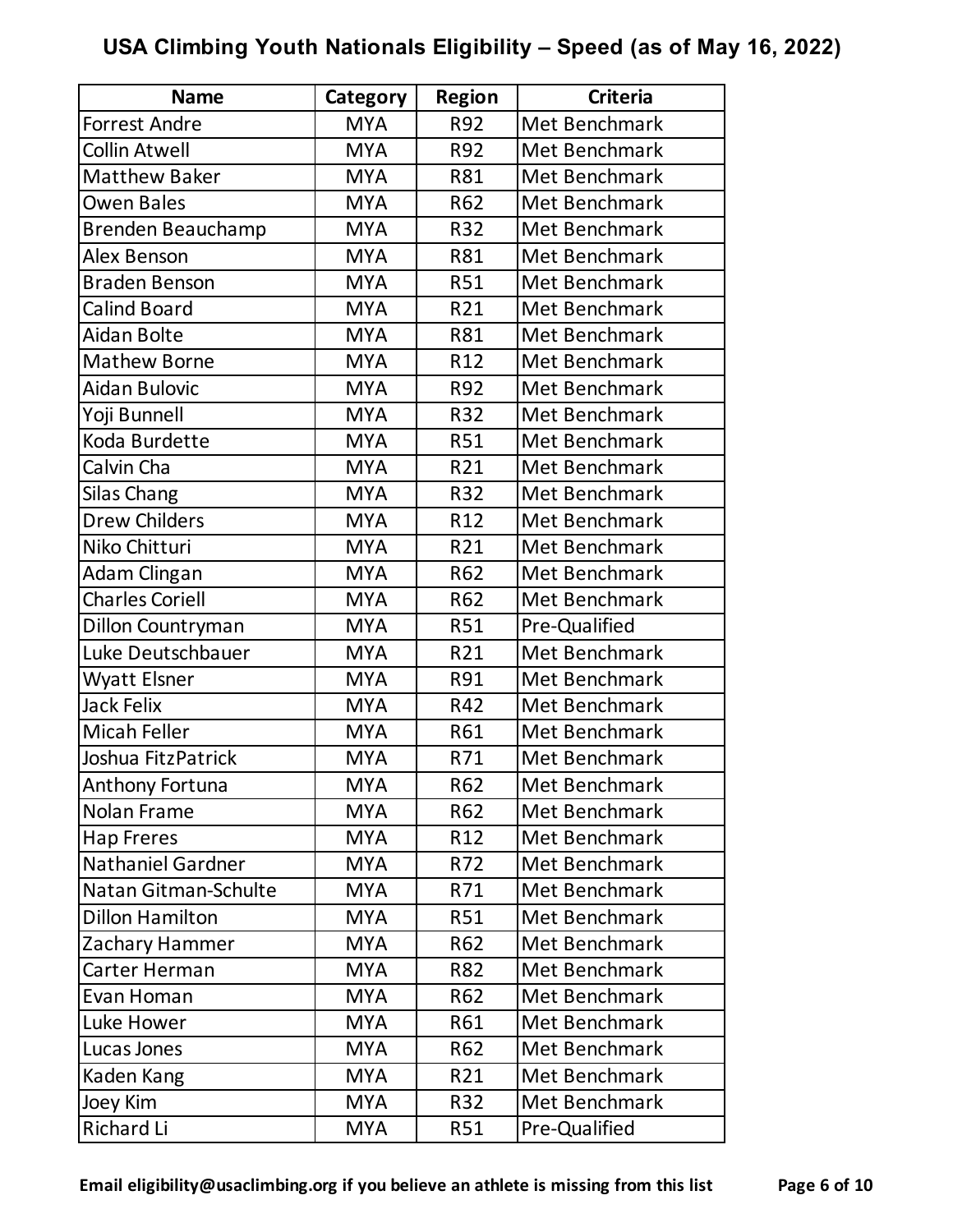| <b>Name</b>             | Category   | <b>Region</b>   | <b>Criteria</b> |
|-------------------------|------------|-----------------|-----------------|
| <b>Thomas Lin</b>       | <b>MYA</b> | R31             | Met Benchmark   |
| Van Malkie              | <b>MYA</b> | R81             | Met Benchmark   |
| <b>Trotter McLemore</b> | <b>MYA</b> | R12             | Met Benchmark   |
| <b>Skyler Mengerink</b> | <b>MYA</b> | <b>R51</b>      | Met Benchmark   |
| <b>Ethan Miller</b>     | <b>MYA</b> | R81             | Met Benchmark   |
| Logan Miner             | <b>MYA</b> | <b>R51</b>      | Met Benchmark   |
| Carter Naddy            | <b>MYA</b> | <b>R51</b>      | Met Benchmark   |
| <b>Damon Nasser</b>     | <b>MYA</b> | R71             | Met Benchmark   |
| Mateo Noble             | <b>MYA</b> | R21             | Met Benchmark   |
| <b>Austin Oviatt</b>    | <b>MYA</b> | R <sub>12</sub> | Met Benchmark   |
| Zach Ozols              | <b>MYA</b> | R91             | Met Benchmark   |
| <b>Spencer Paul</b>     | <b>MYA</b> | R61             | Met Benchmark   |
| Rocco Piaskowski        | <b>MYA</b> | R62             | Met Benchmark   |
| Eli Povolny             | <b>MYA</b> | R21             | Met Benchmark   |
| Julian Raaf             | <b>MYA</b> | R12             | Met Benchmark   |
| <b>Caden Reedy</b>      | <b>MYA</b> | R22             | Met Benchmark   |
| Joshua Le Rexroad       | <b>MYA</b> | R41             | Met Benchmark   |
| Zachary Rich            | <b>MYA</b> | R32             | Met Benchmark   |
| <b>Austin Roach</b>     | <b>MYA</b> | R22             | Met Benchmark   |
| <b>Jesse Robinson</b>   | <b>MYA</b> | R32             | Met Benchmark   |
| John Shirley            | <b>MYA</b> | R62             | Met Benchmark   |
| Anton Smolyanyy         | <b>MYA</b> | R82             | Met Benchmark   |
| Logan Stiner            | <b>MYA</b> | R32             | Met Benchmark   |
| Rafe Stokes             | <b>MYA</b> | <b>R51</b>      | Met Benchmark   |
| Luke Swanson            | <b>MYA</b> | R21             | Met Benchmark   |
| <b>Oliver Tannahill</b> | <b>MYA</b> | R12             | Met Benchmark   |
| Soren Toker             | <b>MYA</b> | <b>R51</b>      | Met Benchmark   |
| <b>Declan Tulley</b>    | <b>MYA</b> | R62             | Met Benchmark   |
| Benjamin Tuszynski      | <b>MYA</b> | R81             | Met Benchmark   |
| <b>Jack Urness</b>      | <b>MYA</b> | R <sub>12</sub> | Met Benchmark   |
| <b>Bode Utberg</b>      | <b>MYA</b> | R41             | Met Benchmark   |
| Eli Varnum              | <b>MYA</b> | R92             | Met Benchmark   |
| Jack Wall               | <b>MYA</b> | R22             | Met Benchmark   |
| Samuel Watson           | <b>MYA</b> | R51             | Met Benchmark   |
| Alex Waugh              | <b>MYA</b> | R92             | Met Benchmark   |
| <b>Brigham Weight</b>   | <b>MYA</b> | R62             | Met Benchmark   |
| Alexei White            | <b>MYA</b> | R81             | Met Benchmark   |
| <b>Timothy Wong</b>     | <b>MYA</b> | R92             | Met Benchmark   |
| Marco WRIGHT            | <b>MYA</b> | R62             | Met Benchmark   |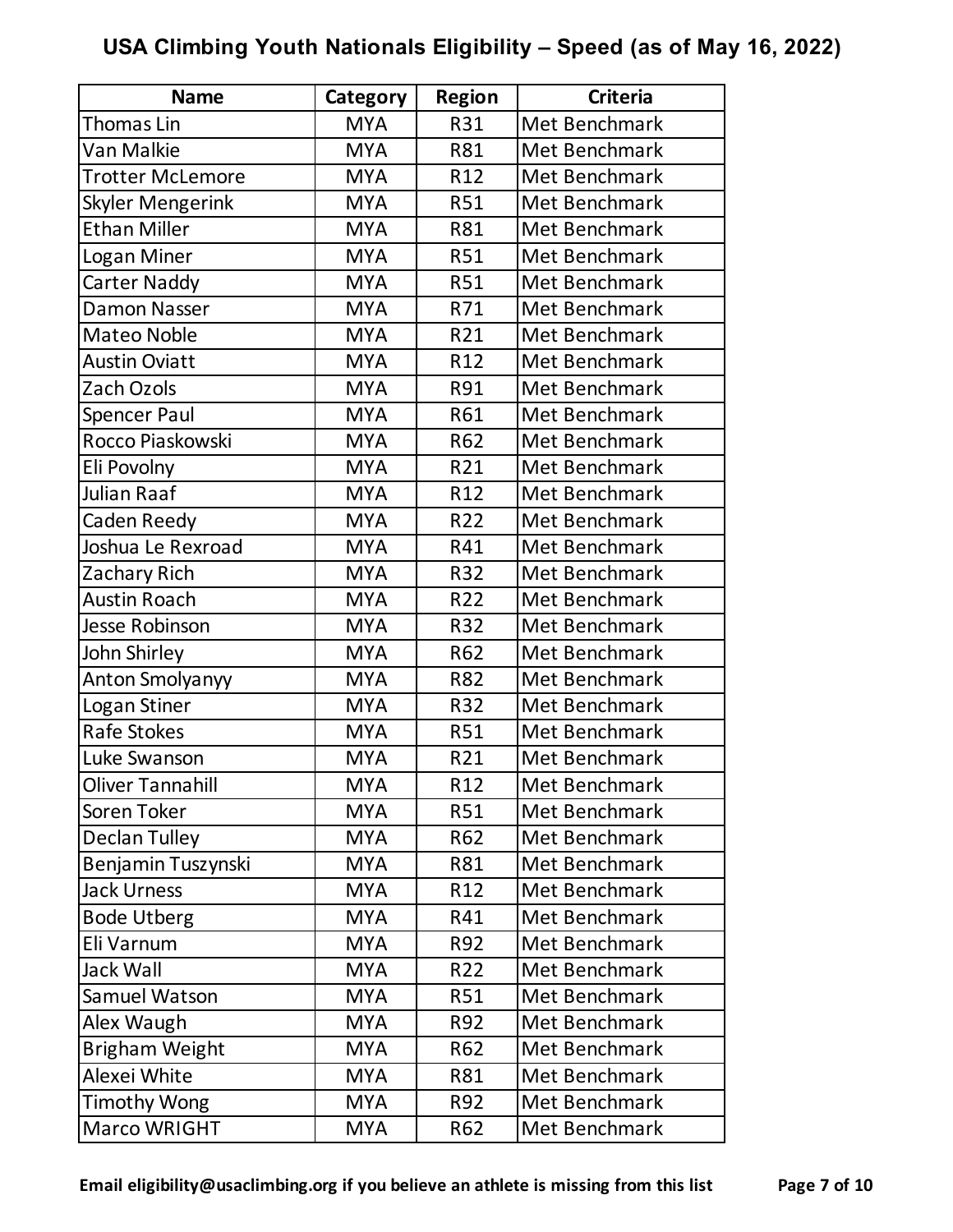| <b>Name</b>              | Category   | <b>Region</b>   | <b>Criteria</b> |
|--------------------------|------------|-----------------|-----------------|
| Jack Yamaato             | <b>MYA</b> | R71             | Met Benchmark   |
| <b>Marcus Yoo</b>        | <b>MYA</b> | R32             | Met Benchmark   |
| Darian Youssefieh        | <b>MYA</b> | R81             | Met Benchmark   |
| Jacob Yun                | <b>MYA</b> | R32             | Met Benchmark   |
| <b>Riley Alfonso</b>     | <b>MYB</b> | R21             | Met Benchmark   |
| Valen Amarasingham       | <b>MYB</b> | <b>R51</b>      | Met Benchmark   |
| Liam Anderson            | <b>MYB</b> | <b>R52</b>      | Met Benchmark   |
| Joaquin Bekemeier        | <b>MYB</b> | R21             | Met Benchmark   |
| Luca Benga               | <b>MYB</b> | <b>R82</b>      | Met Benchmark   |
| Russell Boyer            | <b>MYB</b> | R91             | Met Benchmark   |
| Kai Buescher             | <b>MYB</b> | <b>R51</b>      | Met Benchmark   |
| Declan Calfy             | <b>MYB</b> | <b>R51</b>      | Met Benchmark   |
| Leo Carston              | <b>MYB</b> | R42             | Met Benchmark   |
| <b>Henry Carter</b>      | <b>MYB</b> | <b>R52</b>      | Met Benchmark   |
| <b>Alexander Cassel</b>  | <b>MYB</b> | R41             | Met Benchmark   |
| Benjamin Chesebro        | <b>MYB</b> | R12             | Met Benchmark   |
| Auggie Chi               | <b>MYB</b> | R82             | Met Benchmark   |
| Jaden Chin               | <b>MYB</b> | R31             | Met Benchmark   |
| Noah Downey              | <b>MYB</b> | R72             | Met Benchmark   |
| Jonah Drilling           | <b>MYB</b> | R71             | Met Benchmark   |
| Mason Dziekanowski       | <b>MYB</b> | R61             | Met Benchmark   |
| <b>William Eaton</b>     | <b>MYB</b> | R62             | Met Benchmark   |
| <b>Walker Fehrenbach</b> | <b>MYB</b> | R92             | Met Benchmark   |
| <b>Evan Foster</b>       | <b>MYB</b> | R62             | Met Benchmark   |
| Logan Franchere          | <b>MYB</b> | R41             | Met Benchmark   |
| Kellen Gornall           | <b>MYB</b> | R71             | Met Benchmark   |
| Caden Green              | <b>MYB</b> | R81             | Met Benchmark   |
| Eli Gross                | <b>MYB</b> | R32             | Met Benchmark   |
| <b>Aden Guerrero</b>     | <b>MYB</b> | R62             | Met Benchmark   |
| Landon Harrolle          | <b>MYB</b> | R71             | Met Benchmark   |
| Kouya Hinoki             | <b>MYB</b> | R21             | Met Benchmark   |
| <b>Andrew Hoffman</b>    | <b>MYB</b> | R32             | Met Benchmark   |
| William Holt             | <b>MYB</b> | R72             | Met Benchmark   |
| Michael Hom              | <b>MYB</b> | R32             | Met Benchmark   |
| Joshua Jan               | <b>MYB</b> | R <sub>12</sub> | Met Benchmark   |
| Zeke Jennings            | <b>MYB</b> | R72             | Met Benchmark   |
| Kaleb Kessler            | <b>MYB</b> | R71             | Met Benchmark   |
| Benjamin Kim             | <b>MYB</b> | R92             | Met Benchmark   |
| Carlos Josiah Le         | <b>MYB</b> | <b>R51</b>      | Met Benchmark   |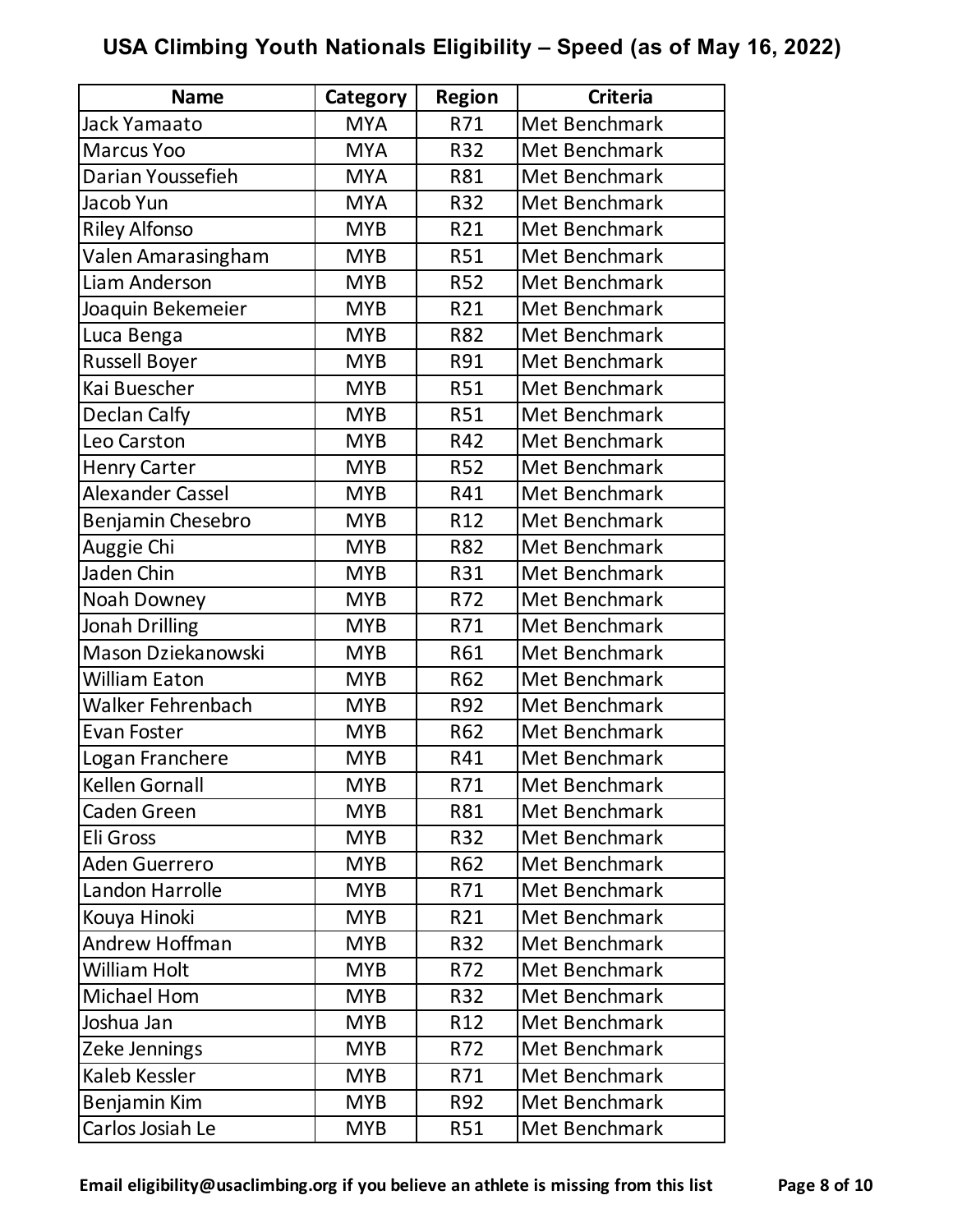| <b>Name</b>               | Category   | <b>Region</b>   | <b>Criteria</b> |
|---------------------------|------------|-----------------|-----------------|
| <b>August Lee</b>         | <b>MYB</b> | R21             | Met Benchmark   |
| Max Leman                 | <b>MYB</b> | R62             | Met Benchmark   |
| <b>Jack Lemerise</b>      | <b>MYB</b> | R81             | Met Benchmark   |
| <b>Willem Lessner</b>     | <b>MYB</b> | R21             | Met Benchmark   |
| <b>TAEDE MAI</b>          | <b>MYB</b> | R32             | Met Benchmark   |
| <b>Sebastian Martinez</b> | <b>MYB</b> | <b>R51</b>      | Met Benchmark   |
| Alex Matias               | <b>MYB</b> | R92             | Met Benchmark   |
| <b>Brooks McLemore</b>    | <b>MYB</b> | R12             | Met Benchmark   |
| Alexander Mei             | <b>MYB</b> | R71             | Met Benchmark   |
| Calvin Meymaris           | <b>MYB</b> | R42             | Met Benchmark   |
| Paul Nagy                 | <b>MYB</b> | R71             | Met Benchmark   |
| <b>Bryce Nix</b>          | <b>MYB</b> | <b>R51</b>      | Met Benchmark   |
| Wyatt Nolan               | <b>MYB</b> | R21             | Met Benchmark   |
| Aidan O'Flaherty          | <b>MYB</b> | R82             | Met Benchmark   |
| Cruz Padilla              | <b>MYB</b> | R32             | Pre-Qualified   |
| Ryan Parilla              | <b>MYB</b> | R71             | Met Benchmark   |
| Andreas Rivadeneira       | <b>MYB</b> | R42             | Met Benchmark   |
| Santiago Robert           | <b>MYB</b> | R21             | Met Benchmark   |
| <b>Brandon Roberts</b>    | <b>MYB</b> | R62             | Met Benchmark   |
| Eli Roberts               | <b>MYB</b> | R62             | Met Benchmark   |
| <b>Garrett Robinson</b>   | <b>MYB</b> | R32             | Met Benchmark   |
| Michael Roddy             | <b>MYB</b> | <b>R51</b>      | Met Benchmark   |
| Zaden Rogers              | <b>MYB</b> | R71             | Met Benchmark   |
| Cozmo Rothfork            | <b>MYB</b> | R41             | Pre-Qualified   |
| Joseph Rouse              | <b>MYB</b> | <b>R52</b>      | Met Benchmark   |
| Sachin Rozycki-Shah       | <b>MYB</b> | R21             | Met Benchmark   |
| Logan Schlecht            | <b>MYB</b> | <b>R32</b>      | Met Benchmark   |
| Jonah Segerman            | <b>MYB</b> | R32             | Met Benchmark   |
| Evan Sharpe               | <b>MYB</b> | R72             | Met Benchmark   |
| <b>Aiden Simons</b>       | <b>MYB</b> | R41             | Met Benchmark   |
| <b>Reeder Smith</b>       | <b>MYB</b> | R <sub>12</sub> | Met Benchmark   |
| <b>Shane Spitler</b>      | <b>MYB</b> | R32             | Met Benchmark   |
| William Stewart           | <b>MYB</b> | <b>R62</b>      | Met Benchmark   |
| Cole Teng                 | <b>MYB</b> | R92             | Met Benchmark   |
| <b>Lucas Tillery</b>      | <b>MYB</b> | R71             | Met Benchmark   |
| David Twigg               | <b>MYB</b> | R12             | Met Benchmark   |
| Lucas Vales               | <b>MYB</b> | <b>R51</b>      | Met Benchmark   |
| Alexander Watt            | <b>MYB</b> | R22             | Met Benchmark   |
| Jay Williamson            | <b>MYB</b> | R12             | Met Benchmark   |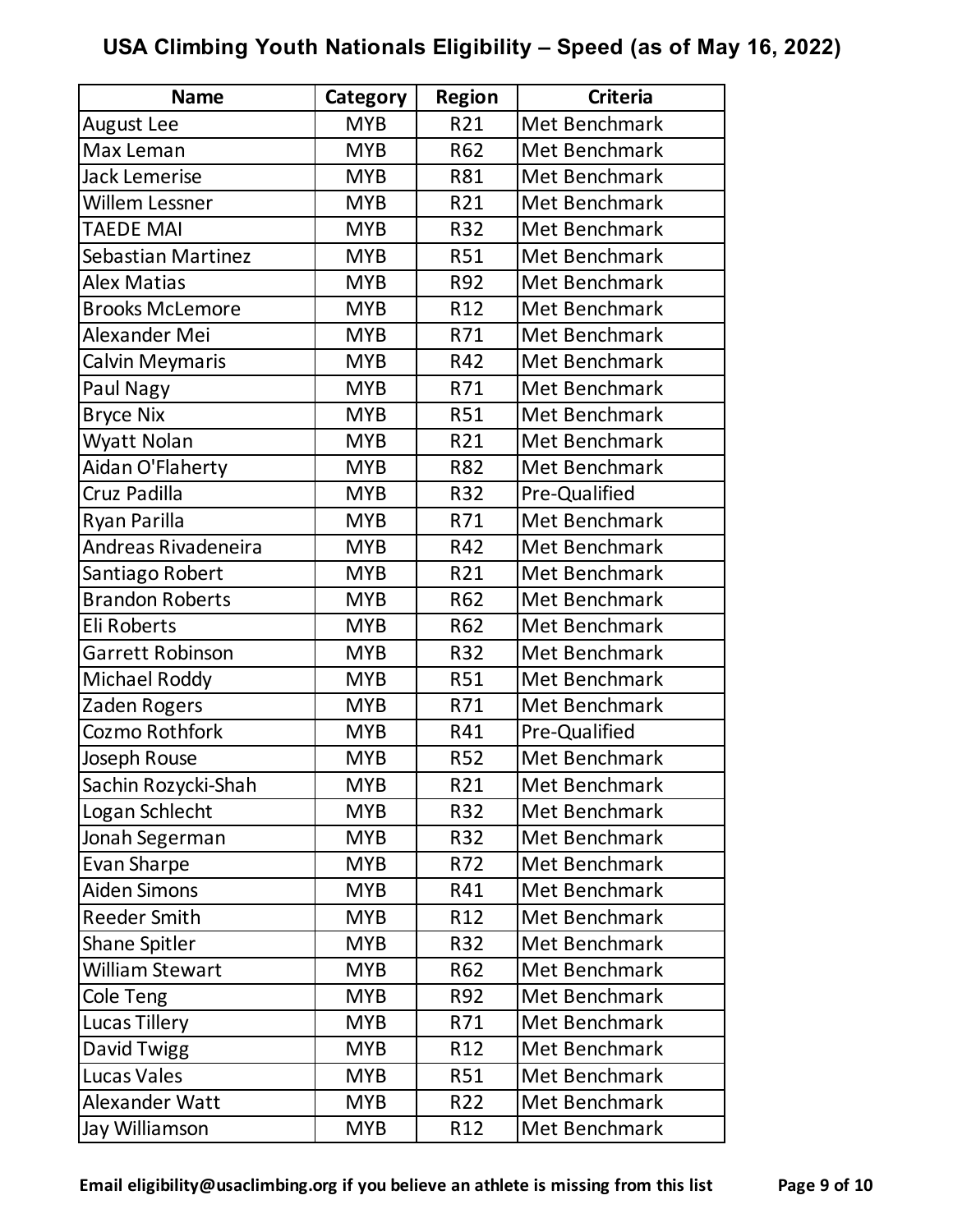| <b>Name</b>       | Category   | <b>Region</b>   | <b>Criteria</b> |
|-------------------|------------|-----------------|-----------------|
| Shawn Wilson      | <b>MYB</b> | R71             | Met Benchmark   |
| Kyle Yang         | <b>MYB</b> | <b>R82</b>      | Met Benchmark   |
| <b>Andrew Yoo</b> | <b>MYB</b> | <b>R81</b>      | Met Benchmark   |
| Klayton York      | <b>MYB</b> | <b>R51</b>      | Met Benchmark   |
| Jasper Zhu        | <b>MYB</b> | R <sub>62</sub> | Met Benchmark   |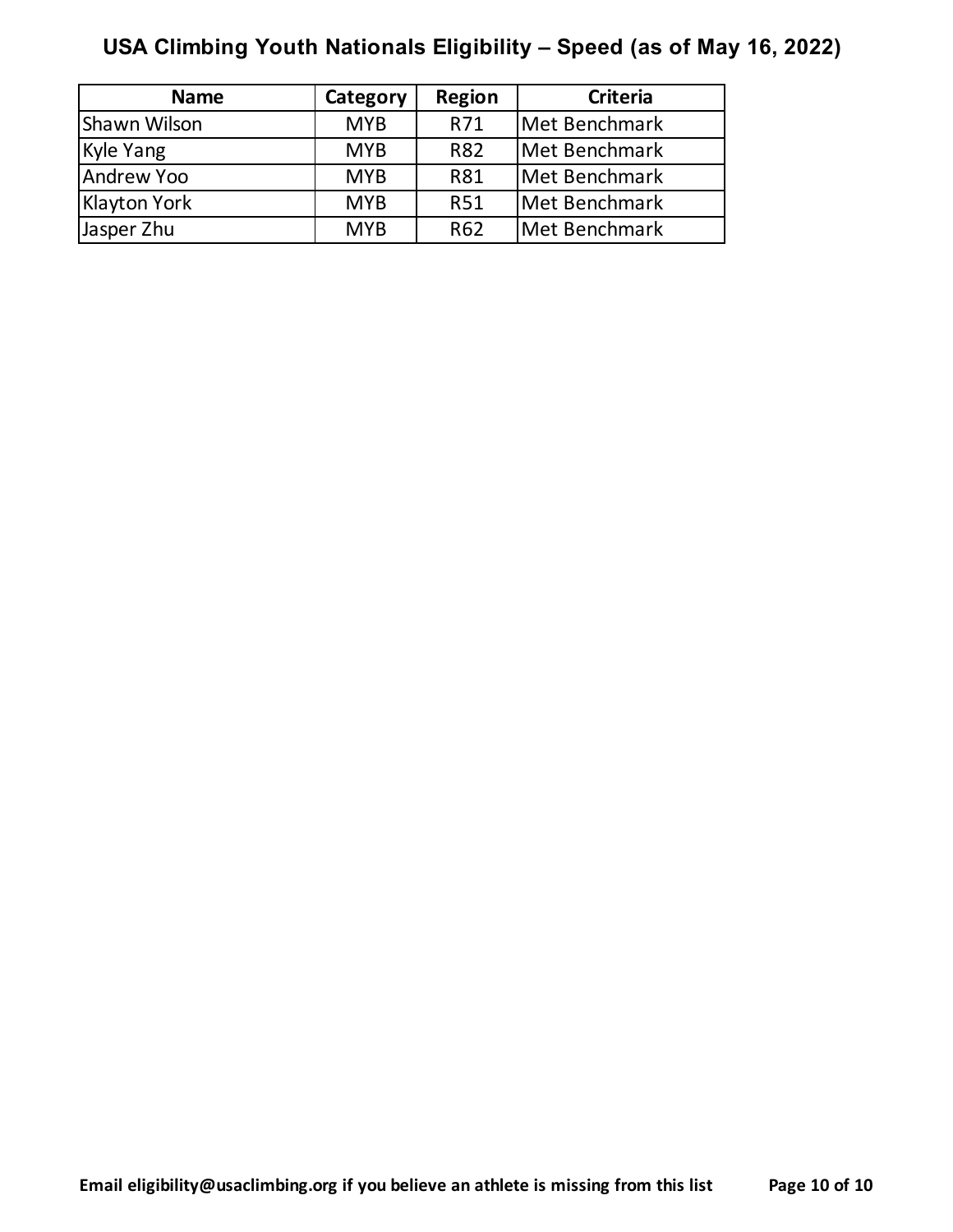| <b>Name</b>              | Category   | <b>Region</b> |
|--------------------------|------------|---------------|
| <b>Evie Albrecht</b>     | <b>FYC</b> | R62           |
| <b>Haven Alto</b>        | <b>FYC</b> | <b>R51</b>    |
| <b>Avery Arms</b>        | <b>FYC</b> | R91           |
| Alina Atkinson           | <b>FYC</b> | R12           |
| Olivia Bariteau          | <b>FYC</b> | R71           |
| <b>Bryn Barker</b>       | <b>FYC</b> | <b>R51</b>    |
| Rae Barker               | <b>FYC</b> | R21           |
| Amelia Berliner          | <b>FYC</b> | R92           |
| Amelia Bird              | <b>FYC</b> | R42           |
| Dorothy Blackburn        | <b>FYC</b> | R62           |
| <b>Macy Bolton</b>       | <b>FYC</b> | R62           |
| Carolina Calvo-Contreras | <b>FYC</b> | R71           |
| <b>Juliet Campbell</b>   | <b>FYC</b> | R31           |
| Annabelle Carlson        | <b>FYC</b> | R41           |
| Jessa Casall             | <b>FYC</b> | <b>R51</b>    |
| <b>Avery Cassel</b>      | <b>FYC</b> | R41           |
| <b>Erin Cassel</b>       | <b>FYC</b> | R41           |
| Hannah Chiaravalle       | <b>FYC</b> | R42           |
| Margo Chiong             | <b>FYC</b> | R91           |
| <b>Bridget Clay</b>      | <b>FYC</b> | R41           |
| Stella Cooper            | <b>FYC</b> | R41           |
| Lucy Crissman            | <b>FYC</b> | R11           |
| Uma Deenadayalu          | <b>FYC</b> | R12           |
| Colette Dickerson        | <b>FYC</b> | R71           |
| Christina Dominick       | <b>FYC</b> | <b>R51</b>    |
| Lucy Duncan              | <b>FYC</b> | R71           |
| Clare Effgen             | <b>FYC</b> | R11           |
| Sierra Farnham           | <b>FYC</b> | R62           |
| <b>Cece Fremont</b>      | <b>FYC</b> | R92           |
| Sophia Gamboa            | <b>FYC</b> | <b>R51</b>    |
| Nora Glez-Tomich         | <b>FYC</b> | R31           |
| Ellora Goldman           | <b>FYC</b> | R81           |
| Neela Greene             | <b>FYC</b> | R21           |
| Katara Gurugopal         | <b>FYC</b> | <b>R51</b>    |
| Paisley Hagy             | <b>FYC</b> | R51           |
| <b>Alison Hansen</b>     | <b>FYC</b> | R12           |
| Callie Hile              | <b>FYC</b> | R41           |
| <b>Antigone Hines</b>    | <b>FYC</b> | R91           |
| <b>Tea Huang</b>         | <b>FYC</b> | R81           |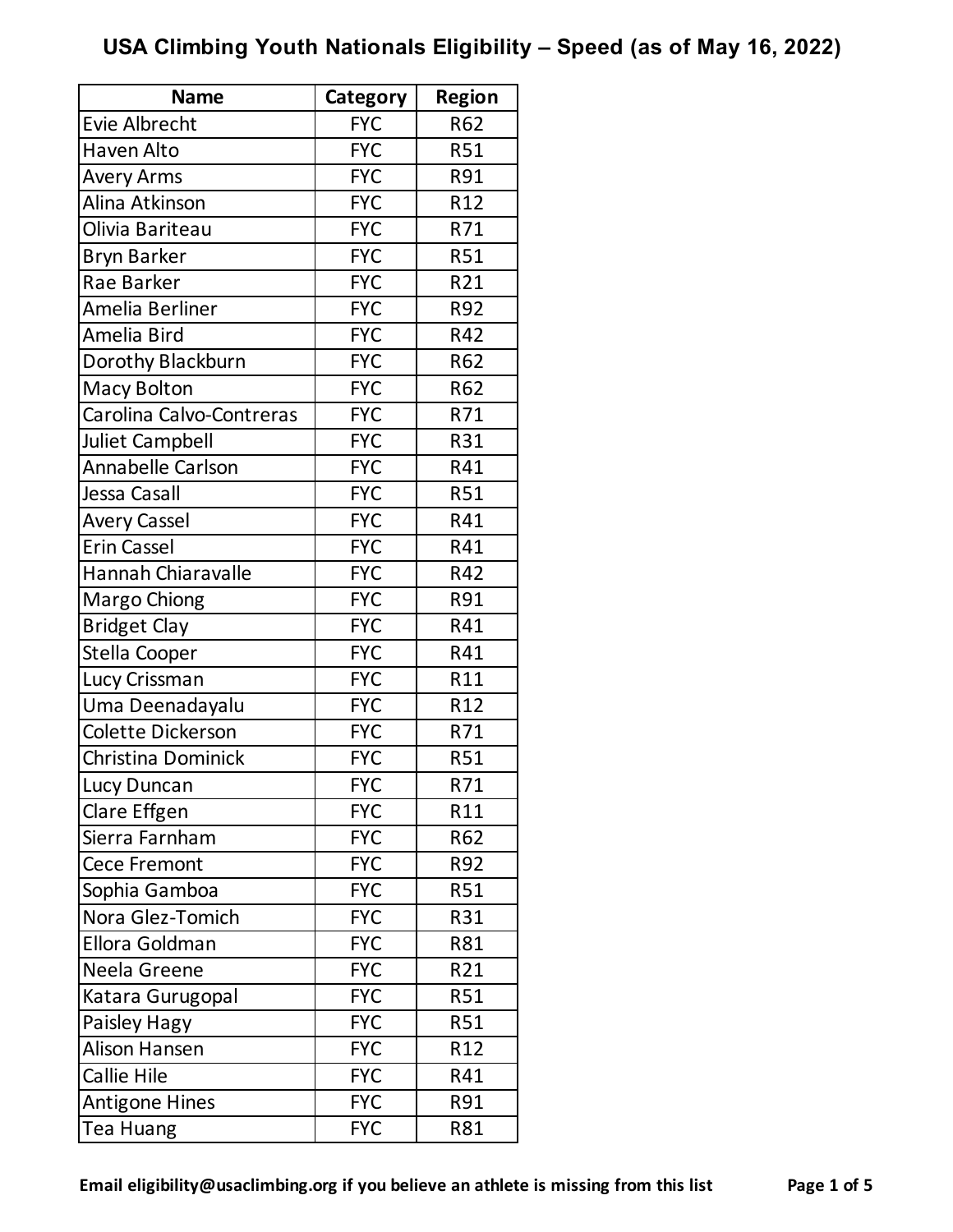| <b>Name</b>              | Category   | <b>Region</b> |
|--------------------------|------------|---------------|
| Ixchel Husserl           | <b>FYC</b> | R21           |
| <b>Piper Hutchins</b>    | <b>FYC</b> | R92           |
| Siena Hutchinson         | <b>FYC</b> | R32           |
| Jenna Jacklin            | <b>FYC</b> | R32           |
| Kelsey Jackson           | <b>FYC</b> | R91           |
| Daisy Jacobson           | <b>FYC</b> | R42           |
| Joyce Jin                | <b>FYC</b> | <b>R51</b>    |
| Polly Johnston           | <b>FYC</b> | <b>R51</b>    |
| Emma Kallstrand          | <b>FYC</b> | R32           |
| Aiko Kamada              | <b>FYC</b> | R21           |
| Mina KANAAN              | <b>FYC</b> | R71           |
| Grace Kazama             | <b>FYC</b> | R71           |
| Skylar Kirsten           | <b>FYC</b> | R41           |
| Madeline Kizner          | <b>FYC</b> | R11           |
| Maja McCarthy            | <b>FYC</b> | R12           |
| Sienna McIntyre          | <b>FYC</b> | R41           |
| <b>Finley Miller</b>     | <b>FYC</b> | <b>R32</b>    |
| Alyssa Molloy            | <b>FYC</b> | R32           |
| Ayaka Morita             | <b>FYC</b> | R31           |
| Alexa Murovitz           | <b>FYC</b> | R71           |
| Kate Nazarova            | <b>FYC</b> | R11           |
| Zoe Nelsen               | <b>FYC</b> | R72           |
| <b>Selene Nicol</b>      | <b>FYC</b> | R32           |
| Linsay Nishita           | <b>FYC</b> | R71           |
| Sophia Nohrden           | <b>FYC</b> | <b>R52</b>    |
| Lovisa Nystrom           | <b>FYC</b> | R62           |
| <b>Evelyn Orton</b>      | <b>FYC</b> | R61           |
| Olivia Perez             | <b>FYC</b> | R91           |
| Giuliana Pignatello      | <b>FYC</b> | R32           |
| Gemma Randles            | <b>FYC</b> | <b>R51</b>    |
| Millie Rauch             | <b>FYC</b> | R12           |
| <b>Addison Reed</b>      | <b>FYC</b> | R42           |
| <b>Lillian Reed</b>      | <b>FYC</b> | <b>R51</b>    |
| <b>Genevieve Rudner</b>  | <b>FYC</b> | <b>R51</b>    |
| <b>MAIKA RUIZ HADDAD</b> | <b>FYC</b> | R51           |
| Mackenzie Sargent        | <b>FYC</b> | R42           |
| Abigail Schlotterback    | <b>FYC</b> | R72           |
| Neva Scott               | <b>FYC</b> | R12           |
| Heidi Stauffer           | <b>FYC</b> | R42           |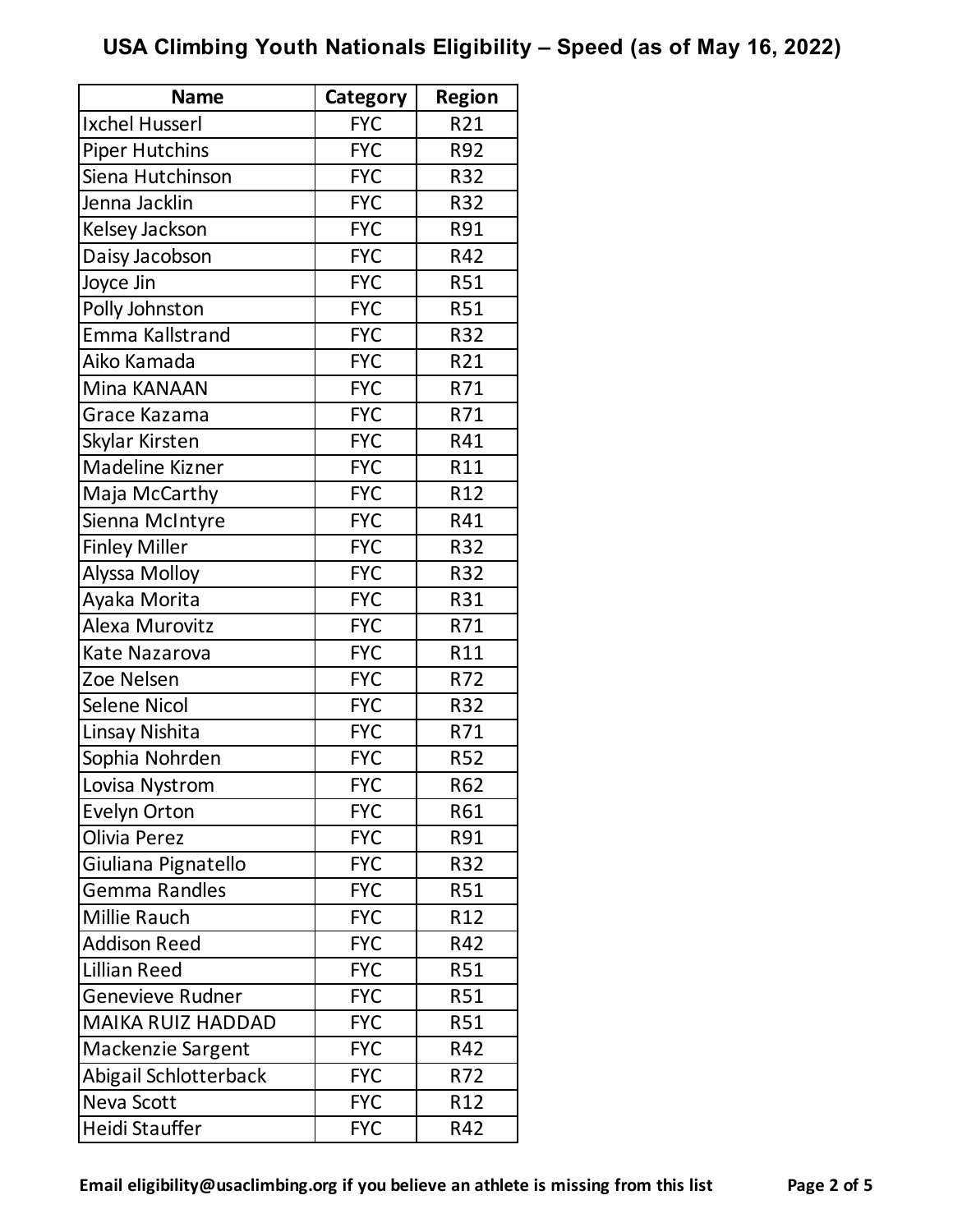| <b>Name</b>               | Category   | <b>Region</b> |
|---------------------------|------------|---------------|
| Khadija Magali (KM) Sulem | <b>FYC</b> | R32           |
| Ashlyn Sullivan           | <b>FYC</b> | R81           |
| Niko Sullivan             | <b>FYC</b> | R81           |
| Tessa Sutliff             | <b>FYC</b> | R92           |
| Lina Szpak                | <b>FYC</b> | R62           |
| <b>Derin Tezcan</b>       | <b>FYC</b> | R11           |
| Lorelai Thorell           | <b>FYC</b> | R31           |
| Lily Tsai                 | <b>FYC</b> | R32           |
| <b>Bella Wargo</b>        | <b>FYC</b> | R62           |
| Sonja Weatherill          | <b>FYC</b> | R12           |
| Kaitlyn Weaver            | <b>FYC</b> | <b>R51</b>    |
| Lila Weich                | <b>FYC</b> | R42           |
| Ava Woodburn              | <b>FYC</b> | R62           |
| <b>Carrington Woods</b>   | <b>FYC</b> | <b>R51</b>    |
| Olivia Yandora            | <b>FYC</b> | <b>R62</b>    |
| Joyce Yang                | <b>FYC</b> | <b>R51</b>    |
| <b>Taryn Young</b>        | <b>FYC</b> | R62           |
| <b>Brianna Yueh</b>       | <b>FYC</b> | R92           |
| <b>Charles Baker</b>      | <b>MYC</b> | R62           |
| <b>Beckett Ballow</b>     | <b>MYC</b> | R91           |
| Lucas Beghein             | <b>MYC</b> | R72           |
| <b>Owen Bethke</b>        | <b>MYC</b> | R82           |
| <b>Braxton Birkenfeld</b> | <b>MYC</b> | <b>R51</b>    |
| <b>Austin Bock</b>        | <b>MYC</b> | R61           |
| Zachary Boettner          | <b>MYC</b> | R72           |
| Mitchell Boyer            | <b>MYC</b> | R91           |
| Nolan Brower              | <b>MYC</b> | R91           |
| Joseph Burgar             | <b>MYC</b> | R71           |
| Nicolas Carrera           | <b>MYC</b> | <b>R51</b>    |
| Dexter Chase              | <b>MYC</b> | R82           |
| <b>Archer Chavez</b>      | <b>MYC</b> | R41           |
| <b>Amias Collins</b>      | <b>MYC</b> | R21           |
| <b>Theo Currie</b>        | <b>MYC</b> | R92           |
| Jackson Dendy             | <b>MYC</b> | <b>R51</b>    |
| <b>Miles Downin</b>       | <b>MYC</b> | R61           |
| <b>Trevor Dunbar</b>      | <b>MYC</b> | R41           |
| Rowan Eddy                | <b>MYC</b> | R12           |
| Nate Emery                | <b>MYC</b> | R62           |
| Gavin Ferris              | <b>MYC</b> | R32           |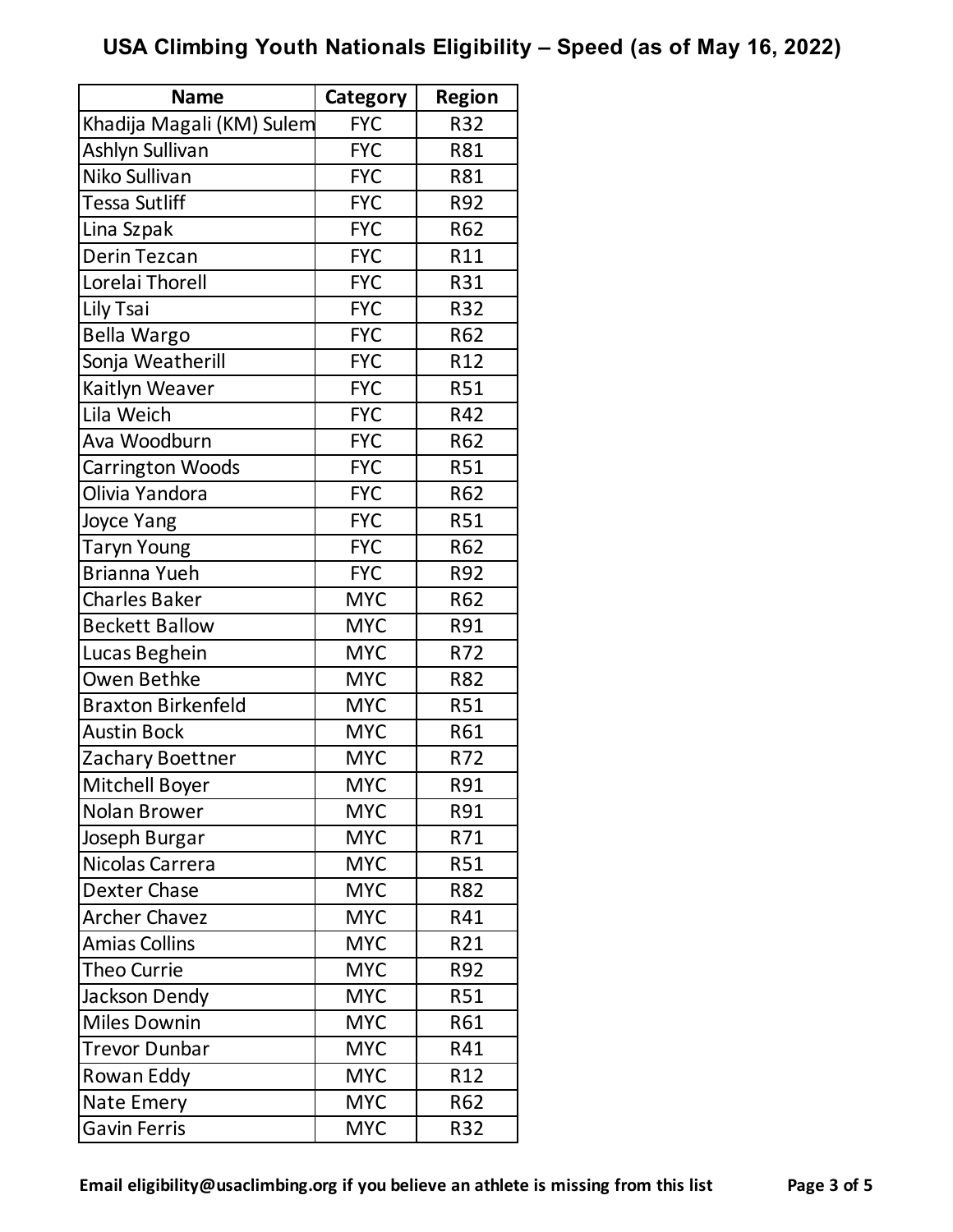| <b>Name</b>             | Category   | <b>Region</b>   |
|-------------------------|------------|-----------------|
| <b>Winston Fleming</b>  | <b>MYC</b> | R12             |
| <b>Vincent Forehand</b> | <b>MYC</b> | R32             |
| <b>Matthew Frank</b>    | <b>MYC</b> | R71             |
| <b>Owen Gerber</b>      | <b>MYC</b> | R22             |
| Aidan Gray              | <b>MYC</b> | R91             |
| Syrus Grey              | <b>MYC</b> | R62             |
| Elias Grigalunas        | <b>MYC</b> | R61             |
| <b>Theodore Hall</b>    | <b>MYC</b> | R21             |
| <b>Isaac Ham</b>        | <b>MYC</b> | R32             |
| <b>Connor Hansen</b>    | <b>MYC</b> | R62             |
| Alec Hoffman            | <b>MYC</b> | R12             |
| Nico Hornick            | <b>MYC</b> | R12             |
| <b>Beckett Hsin</b>     | <b>MYC</b> | R41             |
| Stuart Imbach           | <b>MYC</b> | R71             |
| Nathan Jackson          | <b>MYC</b> | R71             |
| Fynn Johnson            | <b>MYC</b> | R91             |
| <b>Gabriel Kang</b>     | <b>MYC</b> | R21             |
| Kamden Kao              | <b>MYC</b> | R32             |
| Noah Kim                | <b>MYC</b> | <b>R51</b>      |
| Aiden Krajnik           | <b>MYC</b> | R61             |
| Logan Krajnik           | <b>MYC</b> | R61             |
| Alex Krugman            | <b>MYC</b> | R42             |
| Will Kurtenbach         | <b>MYC</b> | R42             |
| Nole Kutsko             | <b>MYC</b> | R62             |
| Craig Lathrop           | <b>MYC</b> | <b>R82</b>      |
| Joshua Leader           | <b>MYC</b> | R62             |
| Lucas Lee               | <b>MYC</b> | R21             |
| Evan Leliaert           | <b>MYC</b> | R42             |
| Logan Lemieux           | <b>MYC</b> | R11             |
| <b>Ethan Levin</b>      | <b>MYC</b> | R62             |
| Shawn Li                | <b>MYC</b> | R61             |
| <b>Rowan McCall</b>     | <b>MYC</b> | <b>R51</b>      |
| Arief Nagara            | <b>MYC</b> | R21             |
| Theodore Neuman         | <b>MYC</b> | R62             |
| Matteo Palermo          | <b>MYC</b> | R71             |
| Asher Pargeon           | <b>MYC</b> | R62             |
| Owen Pham               | <b>MYC</b> | R61             |
| <b>Bodhi Pirog</b>      | <b>MYC</b> | R82             |
| Miles Raaf              | <b>MYC</b> | R <sub>12</sub> |